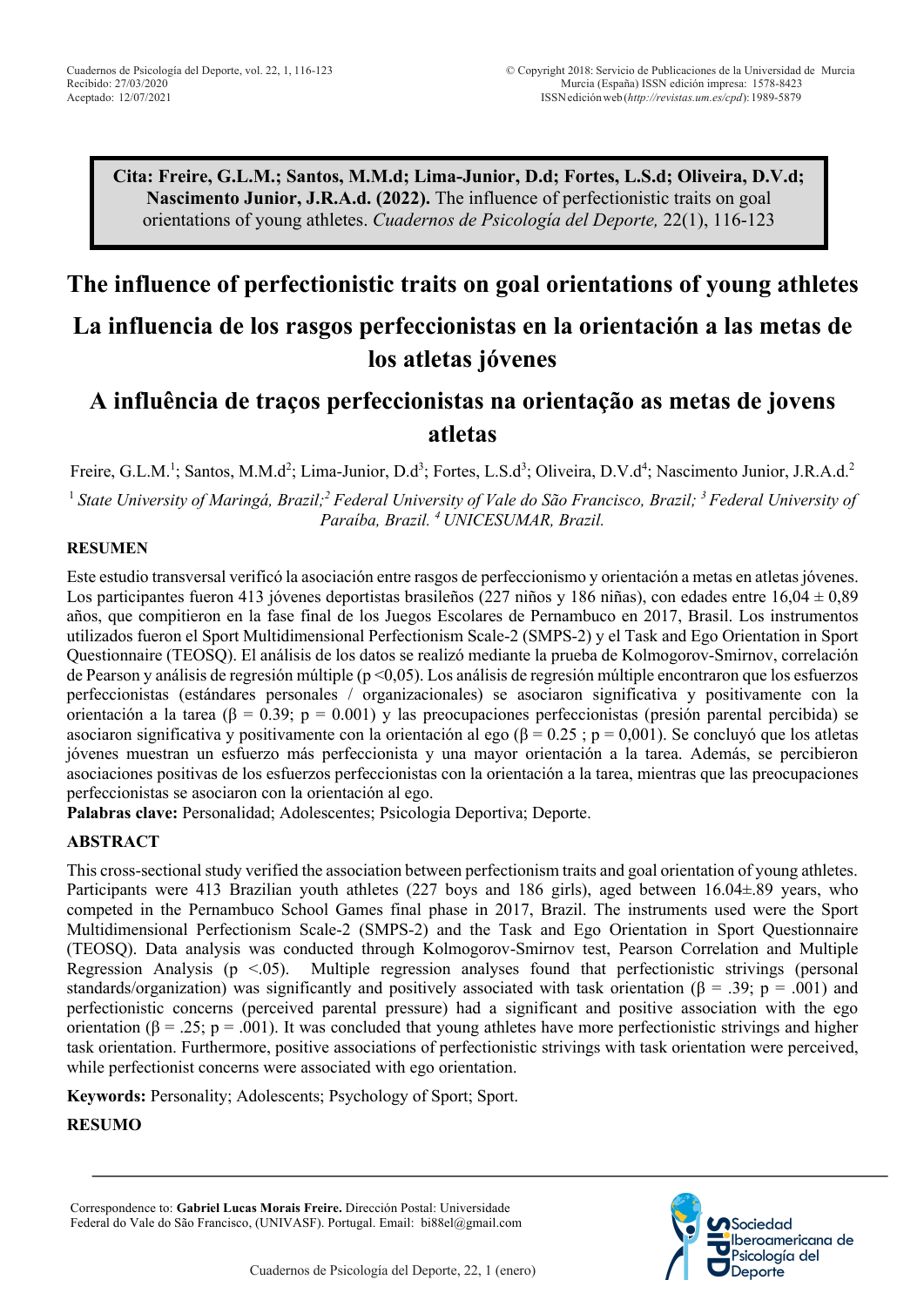#### **Freire et al.**

Este estudo transversal verificou a associação entre traços de perfeccionismo e orientação para metas em jovens atletas. Os participantes foram 413 atletas jovens brasileiros (227 meninos e 186 meninas), com idade entre 16,04  $\pm$ 0,89 anos, que competiram na fase final dos Jogos Escolares de Pernambuco em 2017, Brasil. Os instrumentos utilizados foram o Sport Multidimensional Perfectionism Scale-2 (SMPS-2) e o Task and Ego Orientation in Sport Questionnaire (TEOSQ). A análise dos dados foi realizada por meio do teste de Kolmogorov-Smirnov, Correlação de Pearson e Análise de Regressão Múltipla (p <0,05). Análises de regressão múltipla descobriram que esforços perfeccionistas (padrões pessoais / organização) foram significativamente e positivamente associados à orientação para a tarefa (β = 0,39; p = 0,001) e preocupações perfeccionistas (pressão parental percebida) tiveram uma associação significativa e positiva com a orientação do ego ( $\beta = 0.25$ ; p = 0,001). Concluiu-se que os jovens atletas apresentam esforços mais perfeccionistas e maiores orientação para tarefa. Além disso, foram percebidas associações positivas de esforços perfeccionistas com a orientação para a tarefa, enquanto as preocupações perfeccionistas foram associadas com a orientação do ego.

**Palavras chave** Personalidade; Adolescentes; Psicologia do Esporte; Esporte.

## **INTRODUCTION**

In many departments of life, the pursuit of perfection is unrealistic and irrational. In the sport context, this struggle is a routine part of athlete life from the very beginning to the high-performance levels in sports (Hill et al., 2019). In sports, perfectionistic traits might lead to a vulnerable state of motivation, well-being, and performance (Stoeber, 2018). Additionally, some researchers point out the perfectionistic traits as a key for the big champions (Gould, Dieffenbach, & Moffett, 2002; Stoeber & Otto, 2006), whereas others indicate that those traits might impair performance (Pineda-Espejel et al., 2019).

Perfectionism is characterized as a multidimensional trait related to the individual's desire to achieve a high standard of performance accompanied by a critical tendency towards their performance (Cowden et al., 2019; Stoeber, 2018). Scientific evidence separates two great dimensions of perfectionism, an adaptive and other that is less adaptive (Cowden et al., 2019; Hill & Madigan, 2017; Stoeber, 2018).

Those dimensions have taken distinct terminologies over the past decades, nowadays is better known as perfectionistic strivings and perfectionistic concerns (Stoeber, 2018; Stoeber, Edbrooke-Childs, & Damian, 2016; Stoeber & Madigan, 2016). Thus, to understand the differences between those two domains is crucial. Perfectionistic strivings indicate a huge personal model or an internal effort to achieve excellence (Hill, Mallinson-Howard, & Jowett, 2018). When this tendency to achieve high performance targets is not followed by traits of perfectionistic concerns, the striving alone represent an adaptive personality (Hill et al., 2018; Stoeber, 2011). In consequence, it results in improvement in physical performance (Holt, 2014), intrinsic motivation (Hill, Witcher, Gotwals, & Leyland, 2015; Oliveira et al., 2015), team cohesion (Nascimento et al., 2017) and emotions (positive and negative affection) (Oliveira et al., 2015; Stoeber, 2011).

Regarding perfectionistic concerns, it is a model of perfectionism that cover characteristics such as chronic worrying, fear of failure, excessive selfobjection if competence depends on the performance level, and negative feelings when expectations are not reached (Oliveira et al., 2015). Perfectionistic concerns have been associated to the frustration of basic psychological needs satisfaction (Jowett, Hill, Hall, & Curran, 2016), negative emotional responses (Pineda-Espejel et al., 2019) and extrinsic motivation (Hill et al., 2019; Oliveira et al., 2015).

Literature has linked perfectionism to several aspects of sports motivation (Greblo, Barić, & Erpič, 2016; Machida, Marie Ward, & Vealey, 2012; Stoeber, Damian, & Madigan, 2017). One of them is the Achievement Goals Theory (Ames, 1992), which focuses on investigating goals orientation and the individual differences on motivating achievement goals (Greblo et al., 2016; Machida et al., 2012).

Goals orientation has been consistently pointed out in the literature as a consequence of the personality traits that elicit adjusted and unadjusted behaviors in the sports (Greblo et al., 2016; Machida et al., 2012). Goals orientation might be defined as structured situational goals established by technical and social peers, which might be discriminated for two distinct orientations: task orientation and ego orientation (Ames, 1992). As a feature in task orientation, the athlete bears greater effort, determination, and concern of achievements that reward him. On the other hand, athletes with ego orientation will also put effort and be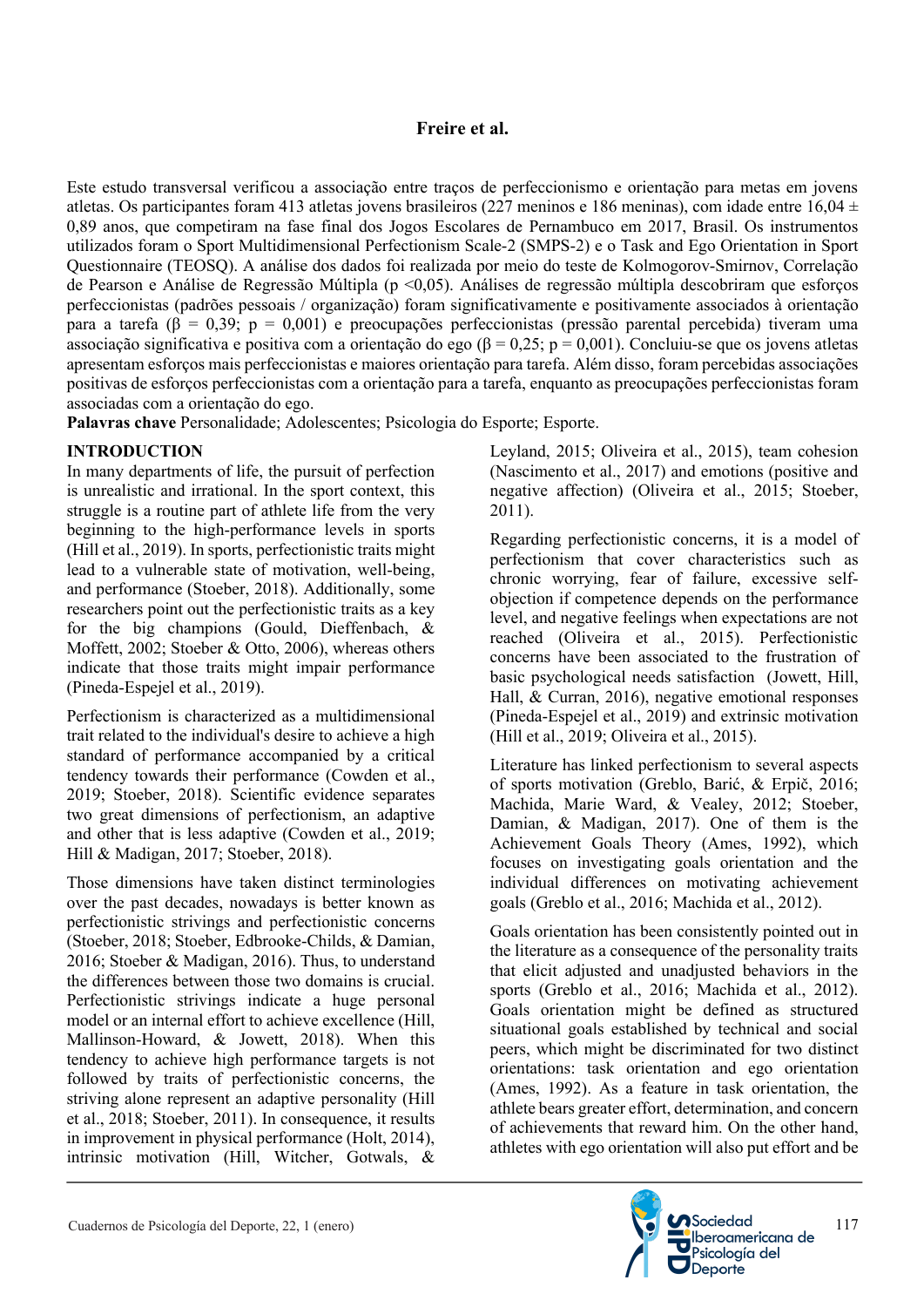# **Perfeccionismo y orientación de metas en jóvenes deportistas**

determined to achieve what rewards them, what gives them a sense of success, particularly if they have high level of perceived competence (Ames, 1992).

Stoeber (2011) defends those perfectionistic concerns are easily associated with ego orientation, while perfectionistic strivings show a positive relationship with task orientation and sports performance. A metaanalysis conducted by Hill et al. (2018) showed that perfectionistic concerns may be no adaptive to athletes, presenting negative relation to poorly adaptive motivation (performance), ego orientation, and negative emotional reactions (cognitive anxiety and somatic anxiety). However, perfectionistic strivings are related to higher quality motivation (domain approach), task orientation, and positive emotions (self-confidence). Hill et al. (2015) indicate perfectionism as one of the main sources of motivation for success in college's athletes. A European study with Olympic athletes with high ego orientation assumed attitudes toward doping and association with perfectionistic concerns, and mistakes (Allen et al., 2015). Sagar e Stoeber (2009) found that perfectionistic strivings was associated with goals and increased sports performance in young hockey players, while perfectionistic concerns was linked to goals avoidance and lower performance.

Although the literature points out to a certain consistency in the association between perfectionism and goal orientation in the sport context (Lochbaum, Kallinen, & Konttinen, 2017; Lochbaum et al., 2016), few studies have been developed with youth athletes practicing team sports. Since most of the research was conducted with adult or high-performance athletes, mainly in the Brazilian context, this study becomes relevant insofar as it can provide relevant information regarding the role of personality traits (perfectionism) on the achievement goals of youth athletes. The findings might be used by coaches and sports professionals to develop strategies to optimize athletic participation, goal setting, and positive development of the young athlete according to the adaptive and maladaptive traits of personality. Thus, this study investigated the association between the traits of perfectionism and the goal orientation of youth Brazilian athletes. The present research hypothesizes that perfectionistic strivings are positively associated with task orientation, while perfectionistic concerns are positively associated with ego orientation.

#### **MATERIALS AND METHODS**

#### *Study Design and Procedures*

We used a cross-sectional research design with all data collected at one time point. Ethical approval for the research protocol was granted by the lead researcher's university ethics and human research committee. Prior to data collection we obtained permission from the organizing committee of the sports tournament where the data collection took place and from the coaches of participating teams. In addition, we obtained informed consent from parents/guardians of participants. Before completing the study survey, brief instructions were provided to participants about the purpose of the research and what was required when completing the survey. The survey took roughly 30 minutes to complete, and the order of the measures used in the survey was randomized to avoid order effects.

#### *Participants*

The participants were recruited from Brazilian student-athletes who competed at final phase of the School Games of Pernambuco, Brazil, in the year 2017. The minimum number of participants was calculated by the level of confidence of 95%, with a proportion error of 5% and 50% of the expected distribution (Richardson et al., 2014). Considering the 3000 athletes engaged in the previous edition of the competition, the minimum of 365 student-athletes was established, besides that, for possible losses, 442 athletes were selected; however, 29 questionnaires were excluded, following in 413 participants. The athletes showed mean age of  $16.04 \pm 0.89$  years, practice time of  $3.84 \pm 2.91$  years and a team time of  $24.02 \pm 18.90$  months. The athletes were competitors of the team sports of futsal ( $n = 80$ ), volleyball ( $n =$ 131), handball ( $n = 135$ ) and basketball ( $n = 67$ ). The selection criteria were: 1) to perform the sport at least 1 year; and 2) have participated in local / state / national competitions during 2015/2016 seasons. The athletes provided written informed consent signed by the coaches (legally responsible for the athletes in the event) and had declared purpose to intentionally participate.

#### *Instrumentation*

The Sport Multidimensional Perfectionism Scale-2 (SMPS-2), an instrument developed by Gotwals and Dunn (2009), which present reliability and validity evidence for Brazilian context by Nascimento Junior et al. (2015) was used to verify the traits of

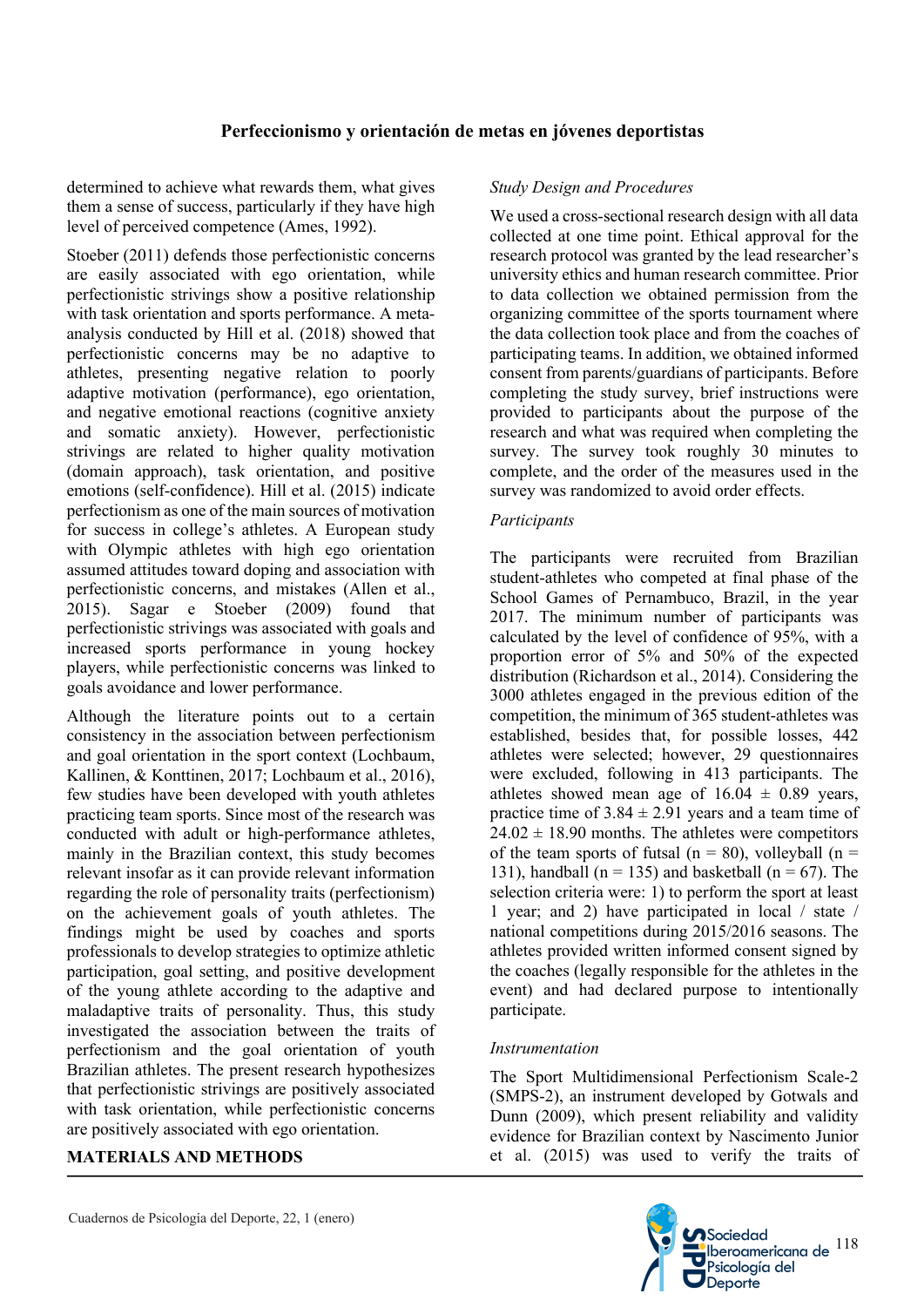perfectionism of the young athletes. SMPS-2 is composed of 24 items distributed into four factors: organization/personal standards (e.g., "I have and do a prior routine"); concern over mistakes (e.g., "my parents provides me high standards of performance in the sport"); perceived parental pressure (e.g. "my parents set high levels of performance for me in my sport"); and doouts about action (e.g. "generally, I feel insecure whether or not my training effectively prepares me for the competition"). The items are answered on a five-point likert scale  $(1 =$  strongly disagree to  $5 =$  strongly agree).

To identify young athletes goal orientation, it was used Task and Ego Orientation in Sport Questionnaire (TEOSQ), which was developed by Duda (1989) and validated for the Portuguese language by Goulart et al.(2007). The instrument consists of 16 items that are distributed in two dimensions: task orientation (eight items, for example: "I learned something new and it makes me even more motivated to train"); and ego orientation (eight items, for example: "I am the only one to perform a certain technique"). The items are answered on a five-point likert scale, ranging from one (totally disagree) to five (totally agree).

# *Data Analysis*

Data analysis, descriptive statistics, correlations (Pearson), and multiple regression were conducted using SPSS 23.0. All major assumptions of the statistical tests we conducted were met. Terms of the multiple regression analysis, tests of multicollinearity indicated that a low level of multicollinearity was present across the four multiple regression analysis. There were no sufficiently strong correlations between variables that indicated problems with multicollinearity (VIF range  $= 1.88$  to 1.95) All VIF values were below the 5 or 10 deemed acceptable by Hair et al. (2019). Two models were conducted using the enter method to insert variables in order to investigate the prediction of the subscales of perfectionism (Organization-Personal/Standards; Concern over Mistakes; Perceived Parental Pressure; Doubts about action) (independent variables) on the scores goal orientation (task and ego). When conducting the multiple regression analyses, a Bonferroni adjustment was made to the p-value (.05) by dividing it by the number of dependent variables being tested. This procedure is commonly used to protect against a Type 1 error occurring (Pallant, 2013) and resulted in the p-value being set at a more stringent .01 level. All independent variables were included together in each model using.

# **RESULTS**

Table 1 presents the descriptive and internal consistency values of the dimensions of each assessed construction (perfectionism traits and goal orientation), as well as the correlation between the variables. It was found that the dimension of perfectionism with the highest value was personal standards/organization (M=3.36), followed by concern over mistakes (M=3.02), doubts about action  $(M=2.75)$  and perceived parental pressure  $(M=2.48)$ . Regarding goal orientation, the athletes presented higher score in task orientation  $(x=4.10)$  and low score in ego orientation (M=2.25).

**Table 1.** Descriptive analysis, internal consistency and correlation between the perfectionism traits and the goals orientation of the Brazilian youth athletes.

| Variables | Perfectionism Traits |           |        |        | <b>Goal Orientations</b> |        |
|-----------|----------------------|-----------|--------|--------|--------------------------|--------|
|           |                      |           | 3      |        |                          | 6      |
| 1.OPS     |                      | $.14*$    | $.25*$ | .01    | $.18*$                   | $.38*$ |
| 2.COM     |                      |           | $.33*$ | $.32*$ | $.23*$                   | .06    |
| 3.PPP     |                      |           |        | $.38*$ | $.33*$                   | .03    |
| 4.DAA     |                      |           |        |        | $.16*$                   | $-.06$ |
| 5.EO      |                      |           |        |        |                          | .01    |
| 6. TO     |                      |           |        |        |                          |        |
| Mean      | 3.36                 | 3.02 2.48 |        | 2.75   | 2.25                     | 4.10   |
| sd        | .74                  | .84       | .77    | .86    | .94                      | .57    |
| $\alpha$  | .76                  | .72       | .71    | .79    | .76                      | .83    |

\*Significant correlation – p<.05 (*Pearson* correlation). Note: OPS= Organization-Personal Standards; COM= Concern over mistakes; PPP= Perceived Parental Pressure; DAA= Doubts about action; EO= Ego Orientation; TO= Task Orientation; Sd=standard deviation; α=Cronbach's alfa.

The alpha coefficient (Table 1) of all dimensions of perfectionism and goal orientation were acceptable  $(\alpha$  > .70), according to psychometric recommendations (Nunally & Berstein, 1994; Hair et al., 2019). It was found (Table 1) that personal standards/organization (perfectionist striving) showed significant correlation ( $p$ <.05) with both task orientation ( $r$ =.38) and ego orientation (r=.18). In addition, all dimensions of perfectionistic concerns had significant correlations  $(p<.05)$  with the ego orientation: concern over mistake  $(r=.23)$ , perceived parental pressure  $(r=.33)$  and doubts about action  $(r=16)$ .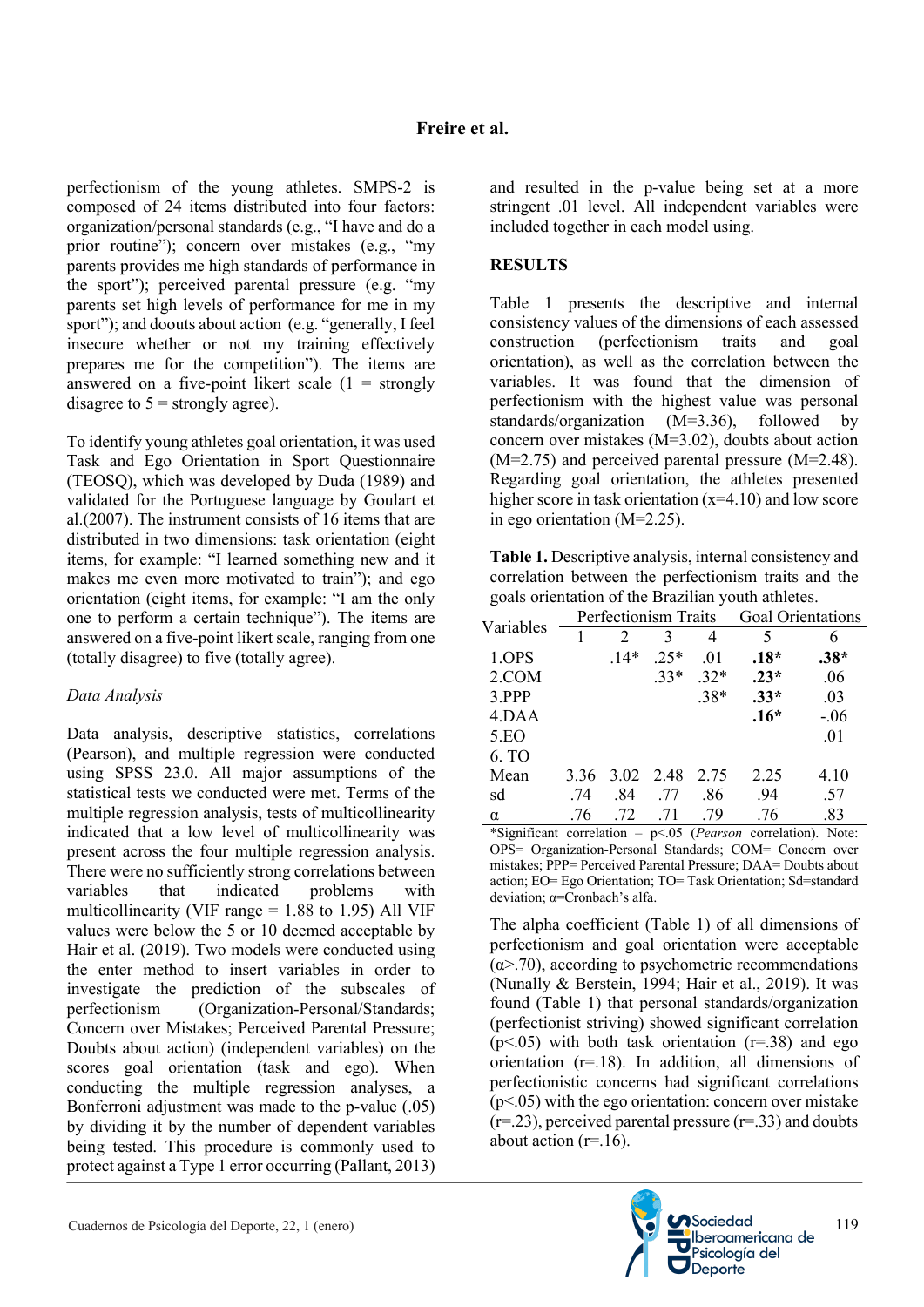Standard multiple regression analyses (see Table 2) included two models with goal orientation (task and ego) as dependent variables. Perfectionistic strivings (personal standards/organization) explained a significant amount of the variance of task orientation ( $\beta$ =.39; r<sup>2</sup>=.15; p<.001) and perfectionistic concerns (perceived parental pressure) made the largest positive unique contribution to ego orientation (β= .25; r<sup>2</sup>=.13;  $p<.001$ ).

**Table 2.** Perfectionism subscale predictors of task and ego orientation within Brazilian youth athletes.

| Predictor     |                          | Ego Orientation Task Orientation |  |
|---------------|--------------------------|----------------------------------|--|
| Variables     | $\beta$ (CI)             | $\beta$ (CI)                     |  |
| <b>OPS</b>    | $.07$ ( $-.02$ ; $.22$ ) | $.39(.23; .38)$ ***              |  |
| <b>COM</b>    | .12(.02; .24)            | $.05$ ( $-.03$ ; $.10$ )         |  |
| <b>PPP</b>    | $.25(.18; .44)$ ***      | $-.09$ ( $-.14; .01$ )           |  |
| <b>DAA</b>    | $.03$ ( $-.06$ ; $.15$ ) | $-.05 (-10; .03)$                |  |
| $R^2$         | .13                      | .15                              |  |
| F             | 16.179***                | 17.908***                        |  |
| Durbin-Watson | 1.909                    | 1.715                            |  |

Only the standardized regression coefficients which were less than our significance level of .01 are highlighted in bold. \*p < .05. \*\*p < .01. \*\*\*p < .001. Note:  $β = Standardized regression coefficient; CI =$ 95% confidence interval; OPS= Organization-Personal Standards; COM= Concern over mistakes; PPP= Perceived Parental Pressure; DAA= Doubts about action;

# **DISCUSSION**

Although there is already scientific evidences in the literature regarding the association between perfectionism traits and goal orientation in the sporting context (Stoeber, 2018; Stoeber, Uphill, & Hotham, 2009), the findings of this research present theoretical and practical contributions to the sport psychology. It highlights the role of perfectionism traits on behavior, specifically goal orientation, among young Brazilian athletes. The main findings of this investigation demonstrate that perfectionistic strivings (personal standards/organization) were associated with task orientation, while perfectionistic concerns (perceived parental pressure) were associated only with ego orientation.

In fact, the results showed that perfectionistic strivings, referred to the adaptive perfectionism traits, seems to promote positive (task orientation) in sport (see table 1 and 2). These findings differ from the studies that verified the association of perfectionistic strivings (Personal Standards and Organization) with the task orientation and of the perfectionistic concerns (concerns and parental pressure) with ego orientation (Greblo et al., 2016; Pineda-Espejel et al., 2019). This result indicates the perfectionism traits conduct to high achievements standards established by oneself are also associated with the greater effort, requiring dedication to perform tasks. Thus, our results suggest performing a type of task that reaches high-performance standards for its own performance (Pineda-Espejel et al., 2015).

The findings corroborate past studies, demonstrating that perfectionistic strivings are associated with greater effort, determination, and concern of achievements that reward him. In a recent metaanalysis, Hill et al. (2019) observed that perfectionistic strivings corresponded to the ability to produce a quality performance and that the quality level of the team is measured by the union of these athletes' abilities. Stoeber et al. (2009) observed the role of perfectionism in relation to goal setting in competitive triathletes. The findings demonstrate that perfectionistic strivings do not harm competitive performance but are associated with goals that help athletes achieve the best possible performance.

Regarding perfectionist concerns (perceived parental pressure) were associated with the ego orientation (table 2). It can be observed that athletes who care about mistakes and the pressure of their peers (parents) have a tendency to direct their performance by comparing results with the opponent. This result linked to evidence that parents and coaches create high expectations and disturbing press in young people, contributing to their fear of failure (Murcia, Marín, Torregrosa, & Pérez, 2016). These findings are similar to those found in previous research with young people (Kaye, Conroy, & Fifer, 2008; Stoeber et al., 2009) and adolescents (Villena, Hernández, & Zafra, 2016). An aggregate of authors points out that perfectionistic concerns in adolescents are related to various psychological occurrences, such as fear of failure, stress, depression, anxiety, somatic complaints and low personal satisfaction (Damian, Stoeber, Negru, & Băban, 2014; Stoeber, 2018; Stoeber & Madigan, 2016; Freire et al., 2020).

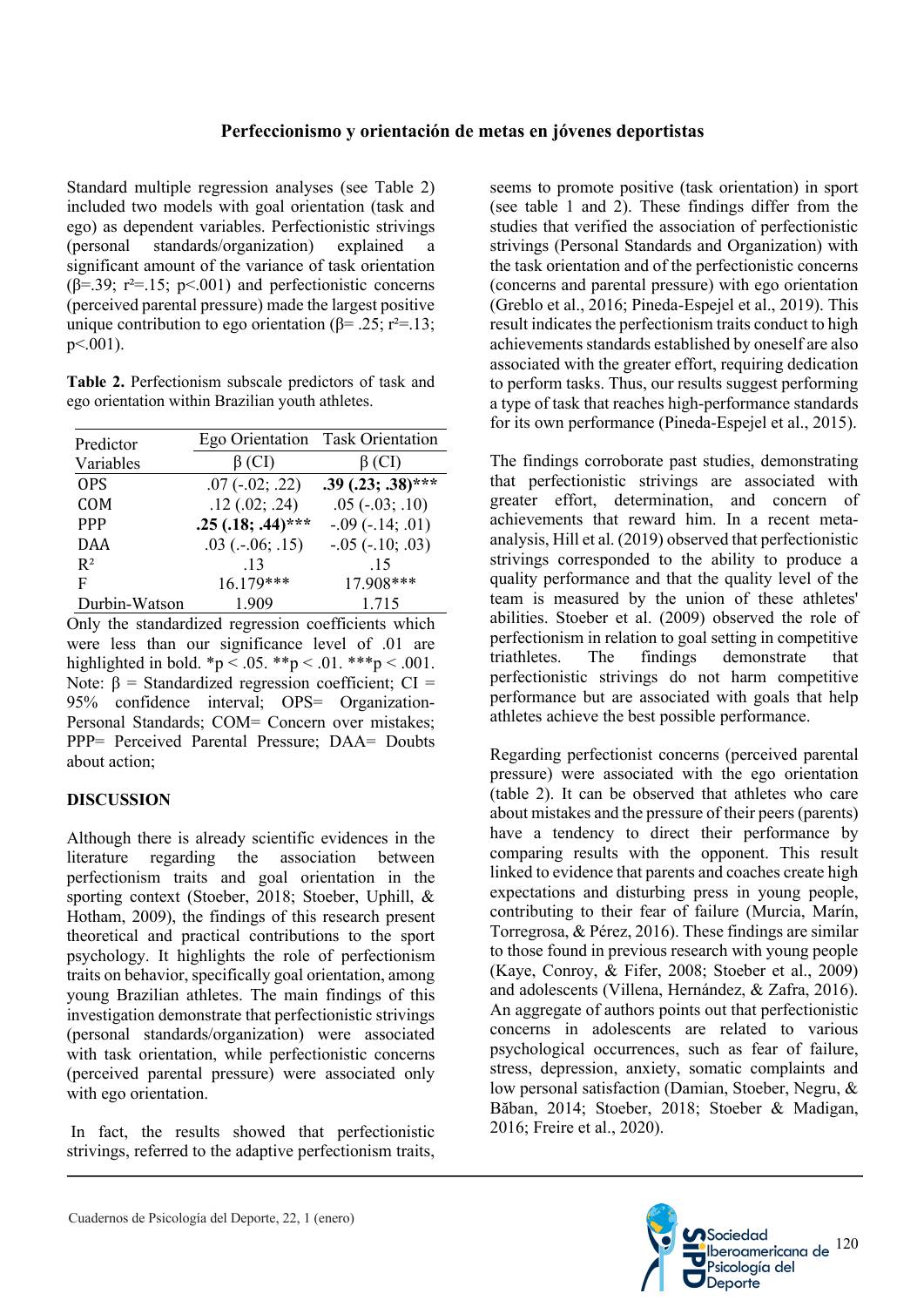Finally, athletes presented higher scores in both perfectionistic strivings (personal standards/organization) and perfectionistic concerns (concern over mistakes) (Table 1). Athletes with high personal standards feel a need to achieve success and are intrinsically motivated to do their best in performing activities (Madigan, Stoeber, & Passfield, 2016). Previously, high values of concerns over mistakes related to the young athletes that participated in important competitions at school showing fear of making mistakes. Pineda-Espejel et al. (2019) showed that it might occur due to fear of failure in several perceptions of judgment socializing agents (parents, coach, teammates) as well as the fear to shame and humiliation to failure. When observing the goal orientation, it is noticed that the athletes presented superior scores at the task orientation, demonstrating that the young athletes present greater effort and determination for the performance and less concern in comparing the performance with colleagues and adversaries.

## *Limitations and future directions*

This work presents some limitations. Firstly, concerning demographics, only student-athletes from a single state of Brazil participated in the study, which makes it impractical to induce results to national and international scenario. However, athletes compete in the state's main school competition. In addition, this study presented a cross-sectional design, evaluating the athletes in only one moment of the season, making it beyond to analyze the cause-and-effect relation between the variables. Future studies should overcome those limitations with individual athletes to compare groups as well as verify the association with other variables.

# **CONCLUSIONS**

The results proved in parts the initial hypothesis; perfectionistic strivings had a positive association with task and ego orientation, while perfectionistic concerns were positively associated with ego<br>orientation. Young athletes with adantive orientation. Young athletes with adaptive perfectionism engage in the pursuit of healthy development, while young athletes with poor adaptive perfectionism suffer from error and parental pressure in an attempt to avoid failure. The set of results indicated low and moderate positive associations and did not present a correlation between the perfectionism traits and the goal orientation. From a practical standpoint, it is important the psychological accompaniment of athletes to help them to develop their personality traits in a positive way (perfectionistic strivings), which are associated with better goal orientation.

# **REFERENCE**

Allen, J., Taylor, J., Dimeo, P., Dixon, S., & Robinson, L. (2015). Predicting elite Scottish athletes' attitudes towards doping: examining the contribution of achievement goals and motivational climate. Journal of sports sciences, 33(9), 899-906. https://doi.org/10.1080/02640414.2014.976588

Ames, C. (1992). Classrooms: Goals, structures, and student motivation. Journal of Educational psychology, 84(3), 261. https://doi.org/10.1037/0022- 0663.84.3.261

Caruzzo, N. M., do Nascimento Junior, J. R. A., Vieira, J. L. L., & Vieira, L. F. (2013). Orientação de metas no contexto do vôlei de praia paranaense [Goal orientation in the context of beach volleyball paranaens]. Revista Brasileira de Ciência e Movimento, 21(3), 42-50.

Cowden, R. G., Crust, L., Jackman, P. C., & Duckett, T. R. (2019). Perfectionism and motivation in sport: The mediating role of mental toughness. South African Journal of Science, 115(1-2), 1-7. http://dx.doi.org/10.17159/sajs.2019/5271

Damian, L. E., Stoeber, J., Negru, O., & Băban, A. (2014). Perfectionism and achievement goal orientations in adolescent school students. Psychology in the Schools, 51(9), 960-971. https://doi.org/10.1002/pits.21794

Duda, J. L. (1989). Relationship between task and ego orientation and the perceived purpose of sport among high school athletes. Journal of Sport and Exercise Psychology, 11(3), 318-335. https://doi.org/10.1123/jsep.11.3.318

Freire, G. L. M., Sousa , V. da C. ., Alves, J. F. N. ., Moraes, J. F. V. N. de ., Oliveira, D. V. de, & Nascimento Junior, J. R. A. do. (2020). Are the traits of perfectionism associated with pre-competitive anxiety in young athletes? Perfectionism and pre competitive anxiety in young athletes. Cuadernos de Psicología del Deporte, 20(2), 37–46. https://doi.org/10.6018/cpd.406031

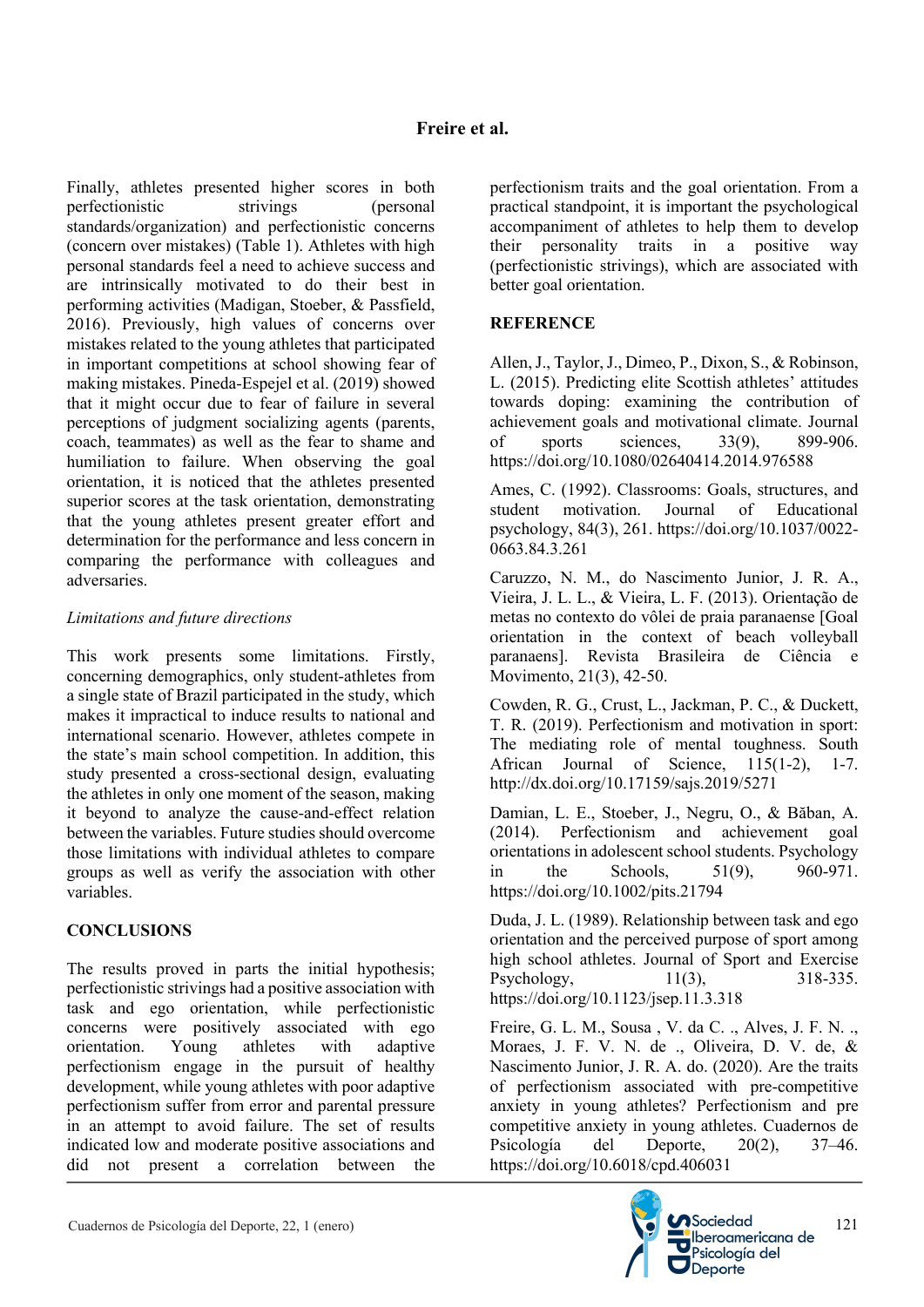# **Perfeccionismo y orientación de metas en jóvenes deportistas**

Gotwals, J. K., & Dunn, J. G. (2009). A multi-method multi-analytic approach to establishing internal construct validity evidence: The Sport Multidimensional Perfectionism Scale 2. Measurement in Physical Education and Exercise Science, 13(2), 71-92. https://doi.org/10.1080/10913670902812663

Goulart, C., de Rose Junior, D., & Rezende, A. (2007). Tradução e validação do instrumento orientações às metas, aplicado a jovens esportistas brasileiros [Translation and validation of the instrument guidelines to goals, applied to young Brazilian sportsmen]. Journal of Physical Education, 76(139). https://doi.org/10.37310/ref.v76i139.502

Gould, D., Dieffenbach, K., & Moffett, A. (2002). Psychological characteristics and their development in Olympic champions. Journal of applied sport psychology, 14(3), 172-204. https://doi.org/10.1080/10413200290103482

Greblo, Z., Barić, R., & Erpič, S. C. (2016). Perfectionistic strivings and perfectionistic concerns in athletes: The role of peer motivational climate. Current psychology, 35(3), 370-376. https://doi.org/10.1007/s12144-014-9302-x

Hair, J. F., Risher, J. J., Sarstedt, M., & Ringle, C. M. (2019). When to use and how to report the results of PLS-SEM. European Business Review, 31(1), 2–24. https://doi.org/10.1108/EBR-11-2018-0203

Hill, A. P., & Madigan, D. J. (2017). A short review of perfectionism in sport, dance and exercise: Out with the old, in with the  $2 \times 2$ . Current opinion in psychology, 16, 72-77. https://doi.org/10.1016/j.copsyc.2017.04.021

Hill, A. P., Madigan, D. J., Smith, M. M., Mallinson-Howard, S. H., & Donachie, T. (2019). Perfectionism in Sport. 31(1), 2–24.

Hill, A. P., Mallinson-Howard, S. H., & Jowett, G. E. (2018). Multidimensional perfectionism in sport: A meta-analytical review. Sport, Exercise, and Performance Psychology, 7(3), 235. https://doi.org/10.1037/spy0000125

Hill, A. P., Witcher, C. S., Gotwals, J. K., & Leyland, A. F. (2015). A qualitative study of perfectionism among self-identified perfectionists in sport and the performing arts. Sport, Exercise, and Performance Psychology,  $4(4)$ ,  $237$ . https://doi.org/10.1037/spy0000041

Holt, N. L. (2014). A person-oriented examination of perfectionism and slump-related coping in female intercollegiate volleyball players. Perfectionism In Sport And Dance, 45, 298-324. doi: 10.7352/IJSP 2014.45.298

Jowett, G. E., Hill, A. P., Hall, H. K., & Curran, T. (2016). Perfectionism, burnout and engagement in youth sport: The mediating role of basic psychological needs. Psychology of Sport and Exercise, 24, 18-26. https://doi.org/10.1016/j.psychsport.2016.01.001

Kaye, M. P., Conroy, D. E., & Fifer, A. M. (2008). Individual differences in incompetence avoidance. Journal of Sport and Exercise Psychology, 30(1), 110- 132. https://doi.org/10.1123/jsep.30.1.110

Kline, R. B. (2012). Assumptions in structural equation modeling.

Lochbaum, M., Kallinen, V., & Konttinen, N. (2017). Task and Ego Goal Orientations across the Youth Sports Experience. Studia sportiva, 11(2), 99-105.

Lochbaum, M., Kazak Çetinkalp, Z., Graham, K.-A., Wright, T., & Zazo, R. (2016). Task and ego goal orientations in competitive sport: A quantitative review of the literature from 1989 to 2016. Kinesiology: International journal of fundamental and applied kinesiology,  $48(1)$ ,  $3-29$ . https://doi.org/10.26582/k.48.1.14

Machida, M., Marie Ward, R., & Vealey, R. S. (2012). Predictors of sources of self-confidence in collegiate athletes. International Journal of Sport and Exercise Psychology, 10(3), 172-185. https://doi.org/10.1080/1612197X.2012.672013

Madigan, D. J., Stoeber, J., & Passfield, L. (2016). Perfectionism and attitudes towards doping in junior athletes. Journal of sports sciences, 34(8), 700-706. https://doi.org/10.1080/02640414.2015.1068441

Marôco, J. (2010). Análise de equações estruturais: Fundamentos teóricos, software & aplicações [Analysis of structural equations: theoretical foundations, software & applications]: ReportNumber, Lda.

Murcia, J. A. M., Marín, L. C., Torregrosa, Y. S., & Pérez, L. M. R. (2016). Miedo a fallar en el deporte: Editorial Universidad Miguel Hernández.

Nascimento, J., Vissoci, J., Lavallee, D., Codonhato, R., Do Nascimento, J. V., & Vieira, L. F. (2017). The mediating role of basic needs satisfaction on the